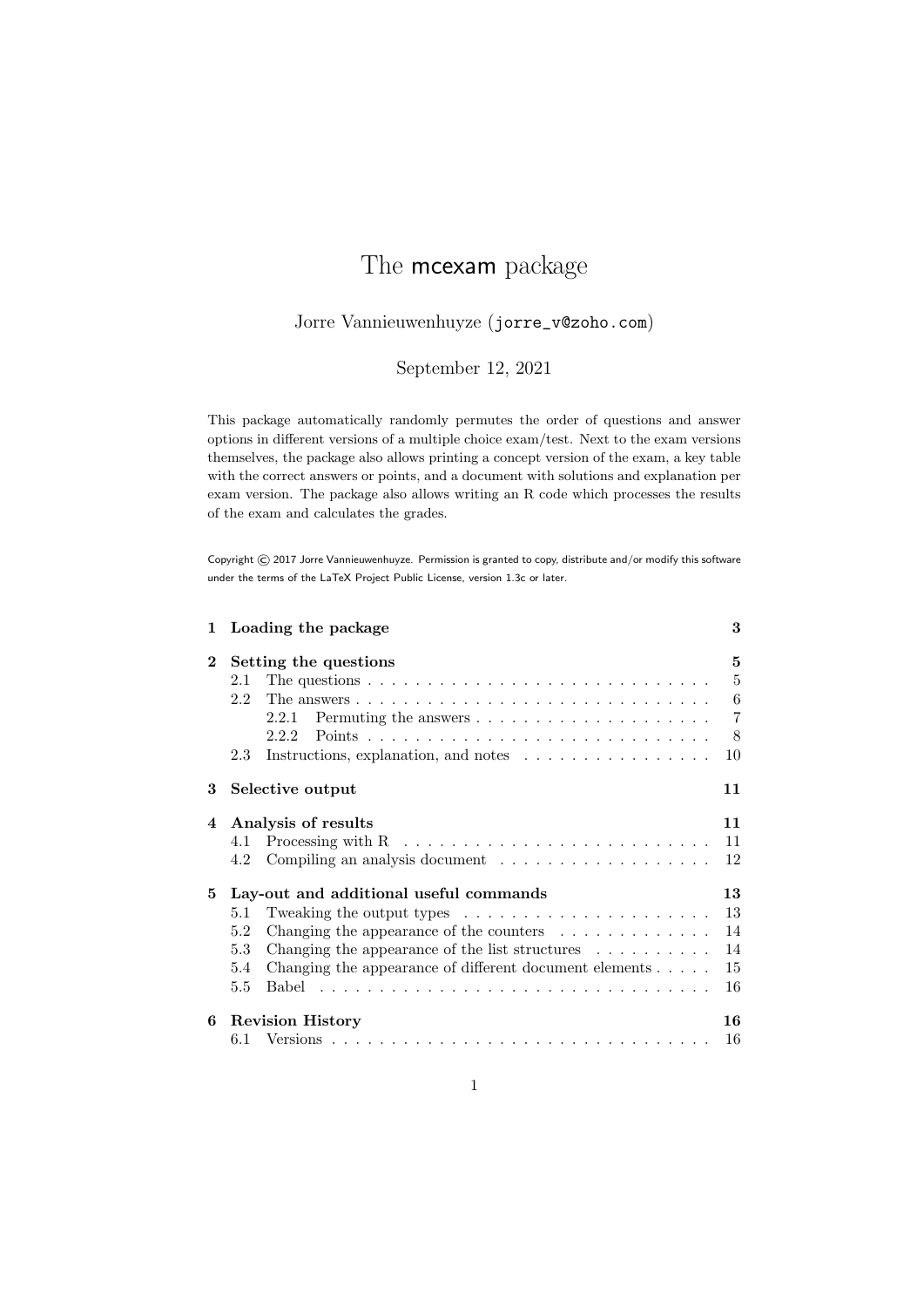This package was developed for large-scale randomized multiple choice exams at my department. The functionalities of this package may overlap with the esami package and the AMC program but there were some special requirements at my department which are not included in these packages. In particular the mcexam provides the following features:

- The possible answer permutation patterns are completely flexible and can entirely be specified by the user.
- Typesetting the answer options is completely flexible with the mcanswers environment.
- At my university, the students have to fill in a standard one-page answer form and unprocessed results from these forms are directly provided to the examiner. The package writes an R code which processes and analyses these results.

It was easier to build this new package that fits our purpose than to unravel and change the existing ones. Nevertheless, in case of interest, it is my intention to contact the developers of the other packages in order to integrate the functionalities into one package.

Specifying questions and answers with the mcexam are very straightforward and similar to ordinary list environments. Imagine that you want to develop a multiple choice exam with three questions, each including three possible answers, which all need to be randomized. With the mcexam package, all you need to do is to include these questions and answers in a list-wise structure within the mcquestions environment inside the document body of your favourite LATEX document-class:

\begin{mcquestions} \question How much is \$2+2\$? \begin{mcanswerslist} \answer two \answer[correct] four \answer five \end{mcanswerslist} \question How much is \$5-3\$? \begin{mcanswerslist} \answer 1 \answer[correct] 2 \answer 3 \end{mcanswerslist} \question How much is \$0 \times 2\$?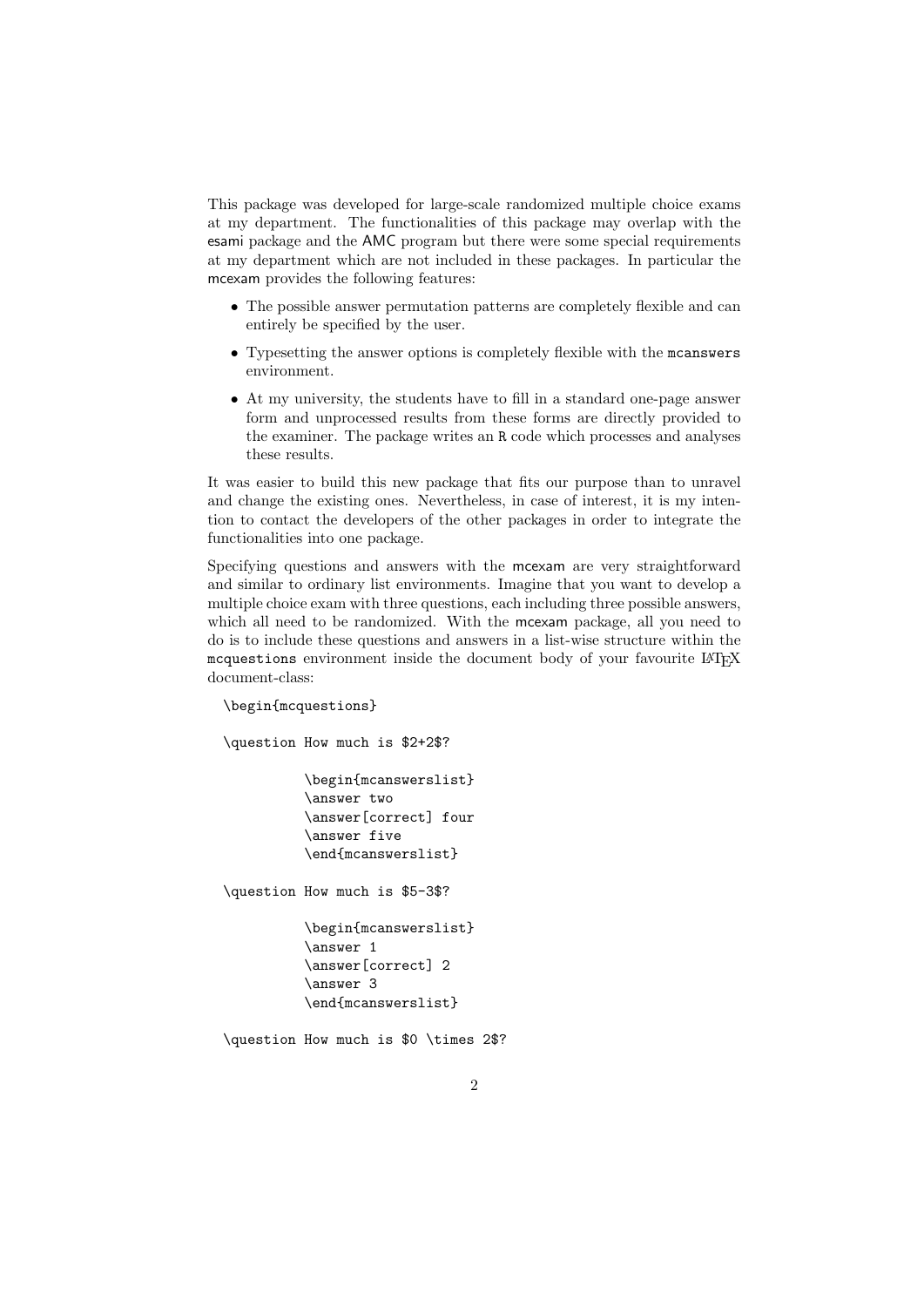```
\begin{mcanswerslist}[fixlast]
\answer 1
\answer 2
\answer[correct] none of the above
\end{mcanswerslist}
```
#### \end{mcquestions}

Depending on the option you specify when loading the package, these questions can be compiled as

- a concept exam which includes all information about the randomizations and solutions;
- each version of the exam itself;
- a key table with the correct answers;
- each version of the exam including the solutions and explanations; and
- an analysis version which includes an analysis of the results of the exam after these are processed by R.

The user of the package can further mark answer options by points instead of 'correct/incorrect', group questions, add an introduction, an explanation and notes to each question, define arbitrary permutation patterns to the answers, and much more. As an example of such an option, note the optional argument fixlast in the mcanswerslist environment in the last question. This option means that the last answer in this question will never change place across different versions of the exam. Of course, there are many more such options and all these options are described below.

An example exam file is given in mcexam\_example.tex. Fictitious results for this exam are given in the mcexam\_example\_dataset.r which can be processed in R following the instructions below.

# 1 Loading the package

The package is loaded as usual by the code statement

\usepackage[<options>]{mcexam}

The mcexam package requires the following packages to be installed: xkeyval, etoolbox, xstring, environ, pgf, enumitem, longtable and newfile.

The following package options can be included as 'key=value'-pairs:

• output: The package option output defines the output type of the document. There are five possible output types you can use: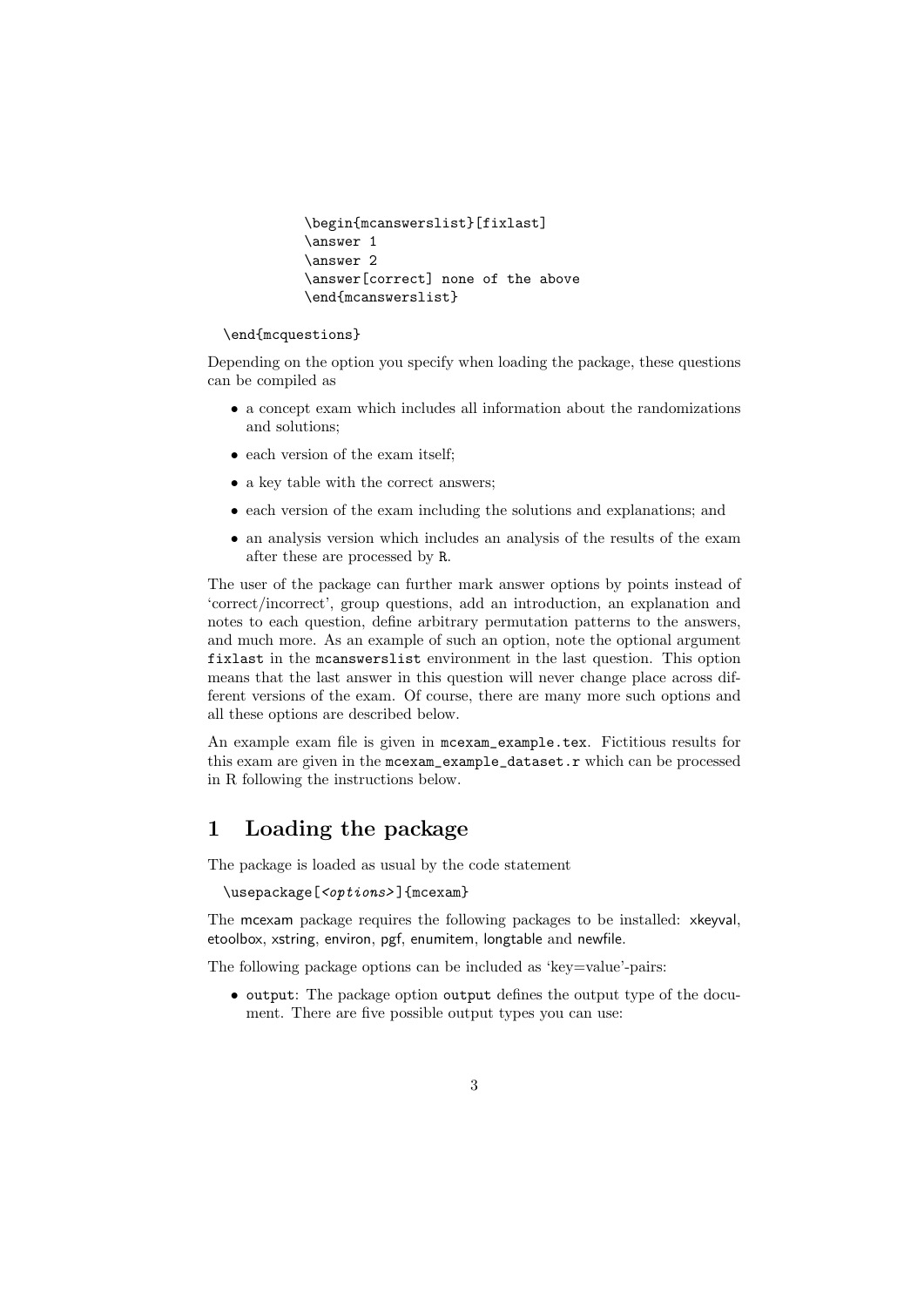- output=concept: This option creates a concept version of your exam with all the questions typeset in the same order as they appear in the script file. For each question, the correct answers or the answer points are given, a table is created with the answer permutations for each version of the exam, the explanation of the solution is shown and the additional notes are shown. concept is the default output type.
- output=exam: This option creates a version of the exam that can be printed and given to the students during the real exam. It doesn't mark the correct answer and hides explanation boxes and question notes. The version of the exam which needs to be made, can be specified by the version option (see below).
- output=key: This option creates a key table with the labels of the correct answers for each question. This key table can be published after the exam so that the students can check there answers, without seeing the actual questions and answers themselves.
- output=answers: This option creates a document with the questions, the answers and an explanation of the solution. It is meant to be used for feedback to the students. As with the exam output, these answer documents have to be made for each version separately because they maintain the randomization order of the questions and answers. The version of the exam which needs to be made, can be specified by the version option (see below).
- output=analysis: This option provides an analysis of the results, it provides the frequencies of students giving the answer options and it shows statistics like the average points, the p-value, the corrected p-value, the item rest correlation, or Cronbach's alpha. Before using this option, the results need to be processed by R first (see section 4).
- numberofversions=n: This option specifies the total number of versions  $n$  to be made. By default the number of versions is set to 4. Make sure that the version number (the next package option) does not exceed this number. If the version number does exceed the number of versions, an error will be thrown.
- version=v: This option defines the version  $v$  which needs to be printed when output=exam or output=answers. This option takes a number as argument between 1 and the total number of versions, e.g. version=1, version=2, etc. The default value of this option is version=1.

The package also defines the command \mctheversion which can be used to print the version number on the document in the correct format (see section 5.2). In the exam or answers output style, it prints "Version  $v$ ". In the concept output style, it prints "Concept version". In the analysis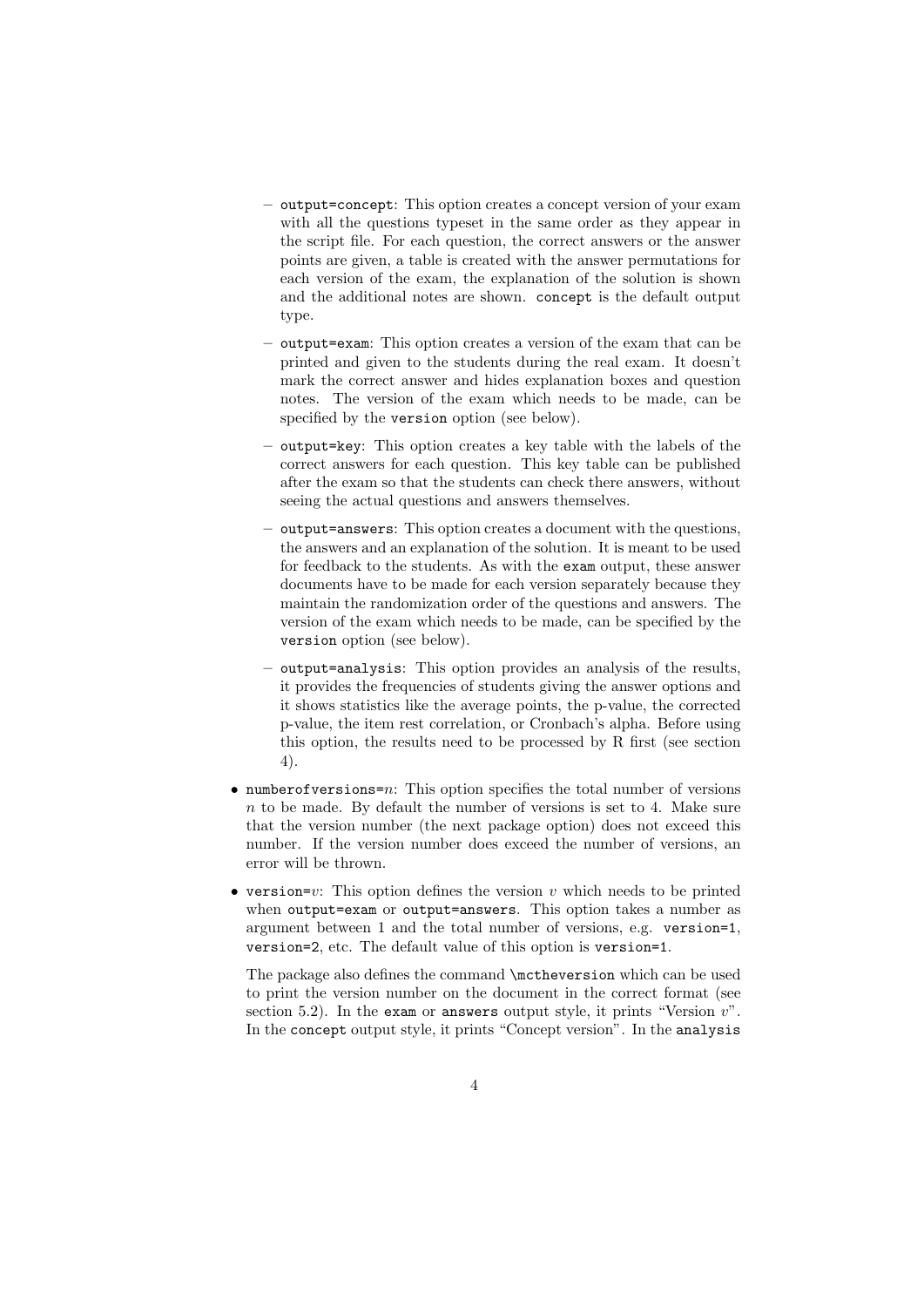output style, it prints "Analysis".

- seed=s: This option sets the seed  $s$  for the random permutations, which is an arbitrarily chosen positive integer. The seed is not set by default, which means that a different randomization will be obtained each time the document is processed. For that reason, it is advised to always specify the seed, in order to obtain consistent output across different runs.
- randomizequestions= $true/false$ : This option defines whether the question order should be randomized (true) or not (false). This option is set to true by default.
- randomizeanswers= $true/false$ : This option defines whether the answer order should be randomized (true) or not (false). This option is set to true by default. If you set both the randomizequestions and the randomizeanswers options to false, a warning will be thrown. After all, if you don't want to randomize anything, you don't really need this package.
- writeRfile= $true/false$ : This option defines whether an R-script should be written including macro's to process and analyse the students' answers. If it is set to true, an R-script will be written. By default it is set to false. Note that, if this option is set to true, all questions should contain answers within the mcanswers or mcanswerslist environments, otherwise the program will throw errors.

The package also defines the \mcexamoptions{key=value,...} command which can also be used to set or change the package options after the package has been loaded.

# 2 Setting the questions

### 2.1 The questions

The most important parts of the exam are, of course, the questions. Within the body of your script file, you place the questions within the mcquestionsenvironment which works similar to list-environments. Each question is preceded by a \question command similar to the \item command:

```
\begin{mcquestions}
\question This is the first question.
\question This is the second question.
\end{mcquestions}
```
Sometimes, some questions belong together and these questions may not be split when the question order is randomized. To avoid this undesirable behavior, you can include follow as an optional argument to the \question command. For example,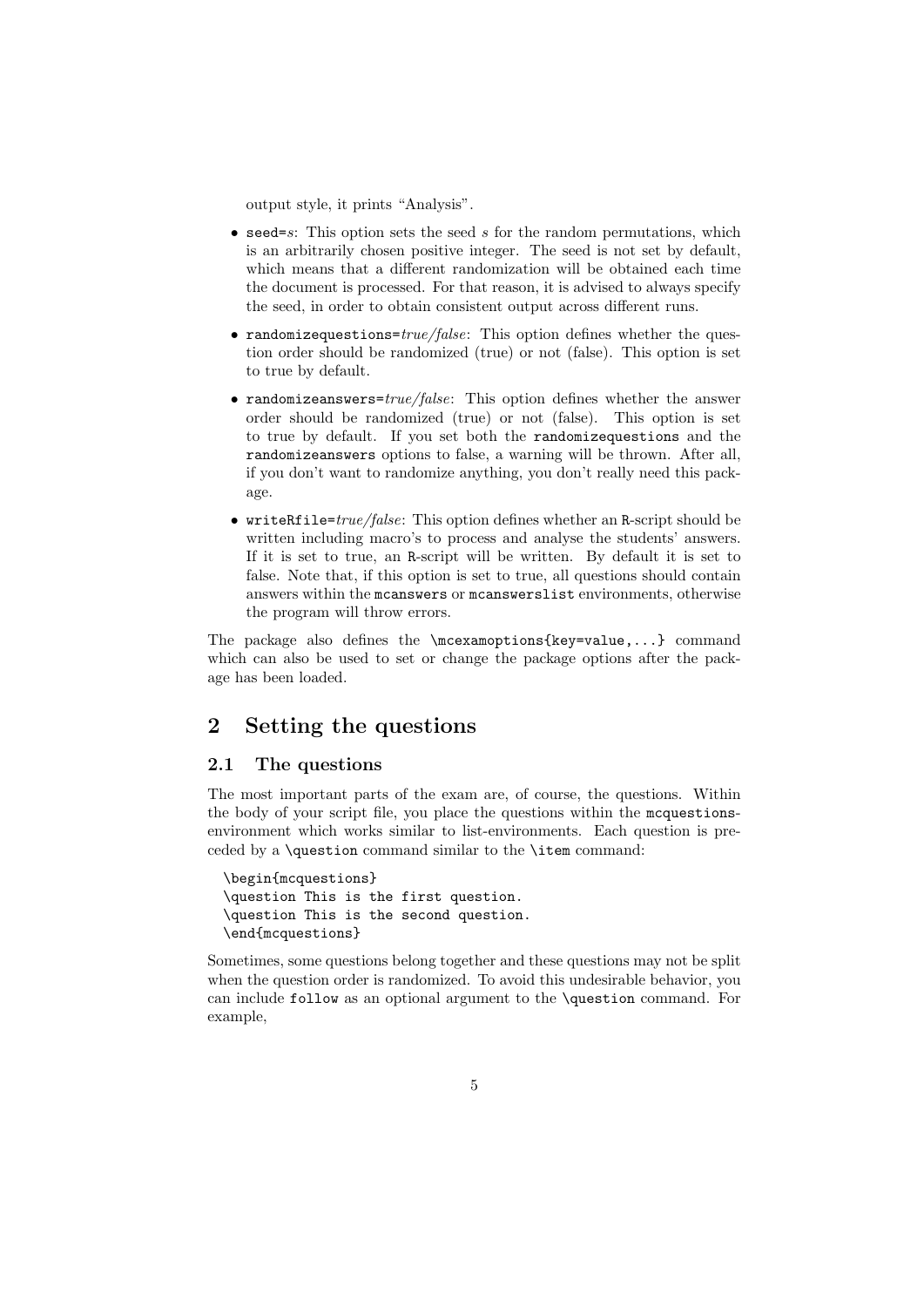```
\begin{mcquestions}
\question This is the first question.
\question[follow] This is the second question.
\question The third question.
\end{mcquestions}
```
means that the second question will always directly follow the first question even though they may appear as questions two and three instead of one and two in some versions of the exam.

### 2.2 The answers

With the mcexam package, answers can be set in two ways. The first and probably the most common way to set the answers is a list structure. This can be achieved by the mcanswerslist environment which works similar to regular list-environments. Each answer is preceded by an \answer command (like \item in an itemize list). You can include as many answers as you want. For example

```
\question What is the color of the sky?
  \begin{mcanswerslist}
  \answer blue
  \answer green
  \answer red
  \answer yellow
  \answer none of the above
  \end{mcanswerslist}
```
will typeset

1. What is the color of the sky?

- a) blue
- b) green
- c) red
- d) yellow
- e) none of the above

or any of its permutations.

Sometimes, however, such list structures are not what you want. In that case you can use the mcanswers environment. Within this environment you need to use the \answer command and the \answernum command. The  $\langle$  answer{n}{answer} sets the answer itself which is assigned number n. It is mandatory to use all numbers between 1 and the total number of answers. For example, if you need three answers you need to include  $\{\text{1}\{\ldots\}$ , \answer{2}{...}, and \answer{3}{...}, otherwise the package will throw errors. The order in which the **\answer** commands appear, however, is not important. You can start with  $\{\ansewer\{3\}...\}$  as long as you also include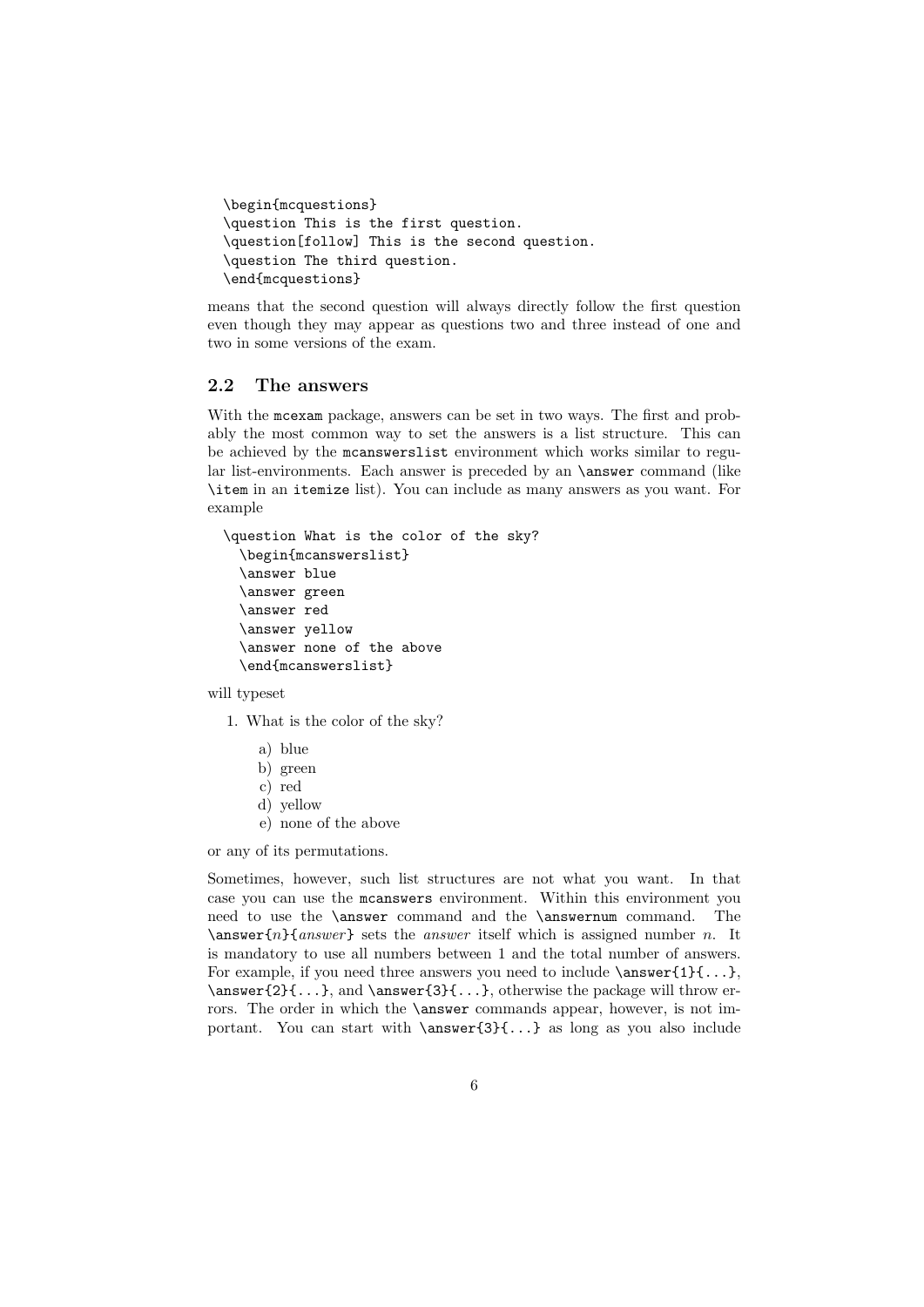$\langle 1]{...}$  and  $\langle 2]{...}$ .

The  $\gamma\$  simply typesets the answer number n in the correct format (see section 5.2). This command is not mandatory to use, but it is highly recomended to use it because it will automatically typeset the answer number in the correct format.

As an example, the code

```
\question Which is the letter alpha?
          \begin{mcanswers}
          \begin{tabular}{cccc}
          \answer{1}{\Huge$\alpha$} &
          \answer{2}{\Huge$\beta$} &
          \answer{3}{\Huge$\gamma$} &
          \answer{4}{\Huge$\delta$} \\[0.1\baselineskip]
          \answernum{1} &
          \answernum{2} &
          \answernum{3} &
          \answernum{4} \\
          \end{tabular}
          \end{mcanswers}
```
will produce

1. Which is the letter alpha?

$$
\alpha \ \beta \ \gamma \ \delta \quad \lambda \quad \delta
$$

or something similar with the Greek letters shuffled around.

#### 2.2.1 Permuting the answers

By default, all answers are randomly shuffled within the mcanswerslist and mcanswers environments. However, this is not always what you want. For that reason, both environments have one optional argument which specifies how answers should be permuted. This option can be one of the following:

- permuteall: With this option, all answers are permuted in the different versions of the exam. This is the default option and doesn't need to be given explicitly.
- ordinal: This option permutes the answers in order. That is, the answers are given on the exam either in the order or the reversed order as they are given in the script file.
- fixlast: This option permutes all answers except the last given answer. This is handy if the last answer is something like, for example, "None of the above".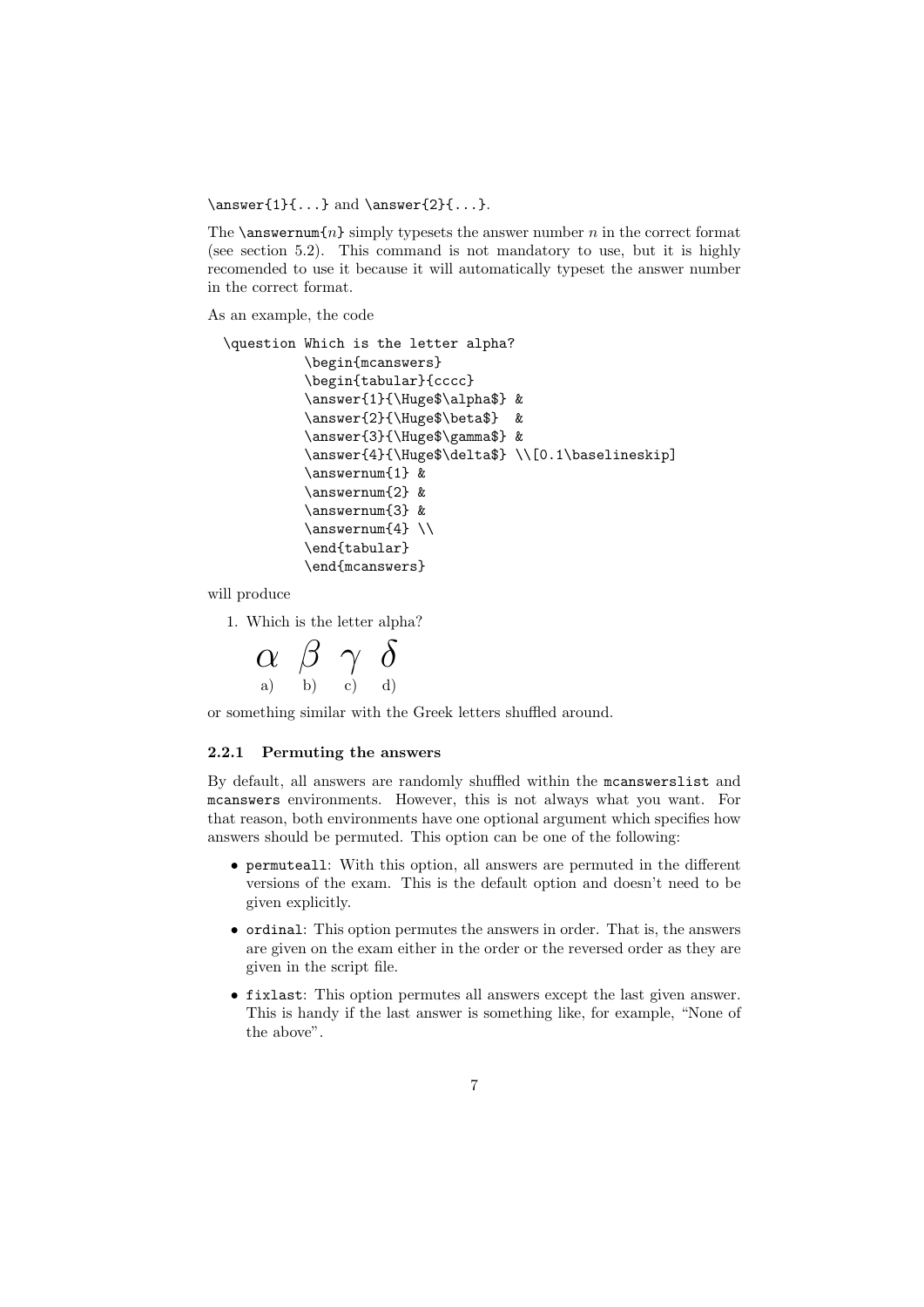- permutenone: This option doesn't permute the answers and sorts the answers in each version in the same order as they are given in the script file.
- User specific: If none of the above options satisfies your needs, you can still enter the possible permutations manually. You achieve this by making a comma separated list of all allowed permutations where each permutation itself is a comma separated list of all answer numbers within two curly braces. For example, if your question contains three answers you can give the option  $[{1,2,3}, {2,3,1}]$ . With this option, the package will either put the answers in the order 'answer 1, answer 2, answer 3' or in the order 'answer 2, answer 3, answer 1'. The package will throw errors if only one permutation is given, if a permutation does not contain all answer numbers, if a permutation contains answer numbers more than once, or if a permutation contains invalid answer numbers. The package will not throw errors if a permutation is given more than once. For example,  $[{1,2,3}, {1,2,3}, {2,3,1}]$  will not give errors, it just means that the order '1, 2, 3' is twice more likely to appear than the order '2, 3, 1'.

Putting all together, in your script file you can write something like this:

```
\question What is the color of the sky?
  \begin{mcanswerslist}[fixlast]
  \answer blue
  \answer green
  \answer red
  \answer yellow
  \answer none of the above
  \end{mcanswerslist}
\question Which statement is correct?
          \begin{mcanswerslist}[{1,2,3,4},{2,1,4,3}
                                 ,{3,4,1,2},{4,3,2,1}]
          \answer The moon is a planet.
          \answer The moon is a star.
          \answer The sun is a planet.
          \answer The sun is a star.
          \end{mcanswerslist}
```
#### 2.2.2 Points

The correct answer (or answers) can be marked by an optional argument of the \answer command in both the mcanswerslist and mcanswers environments, that is

 $\langle$ answer[  $\langle$ mark>]</sub>

in the mcanswerslist environment and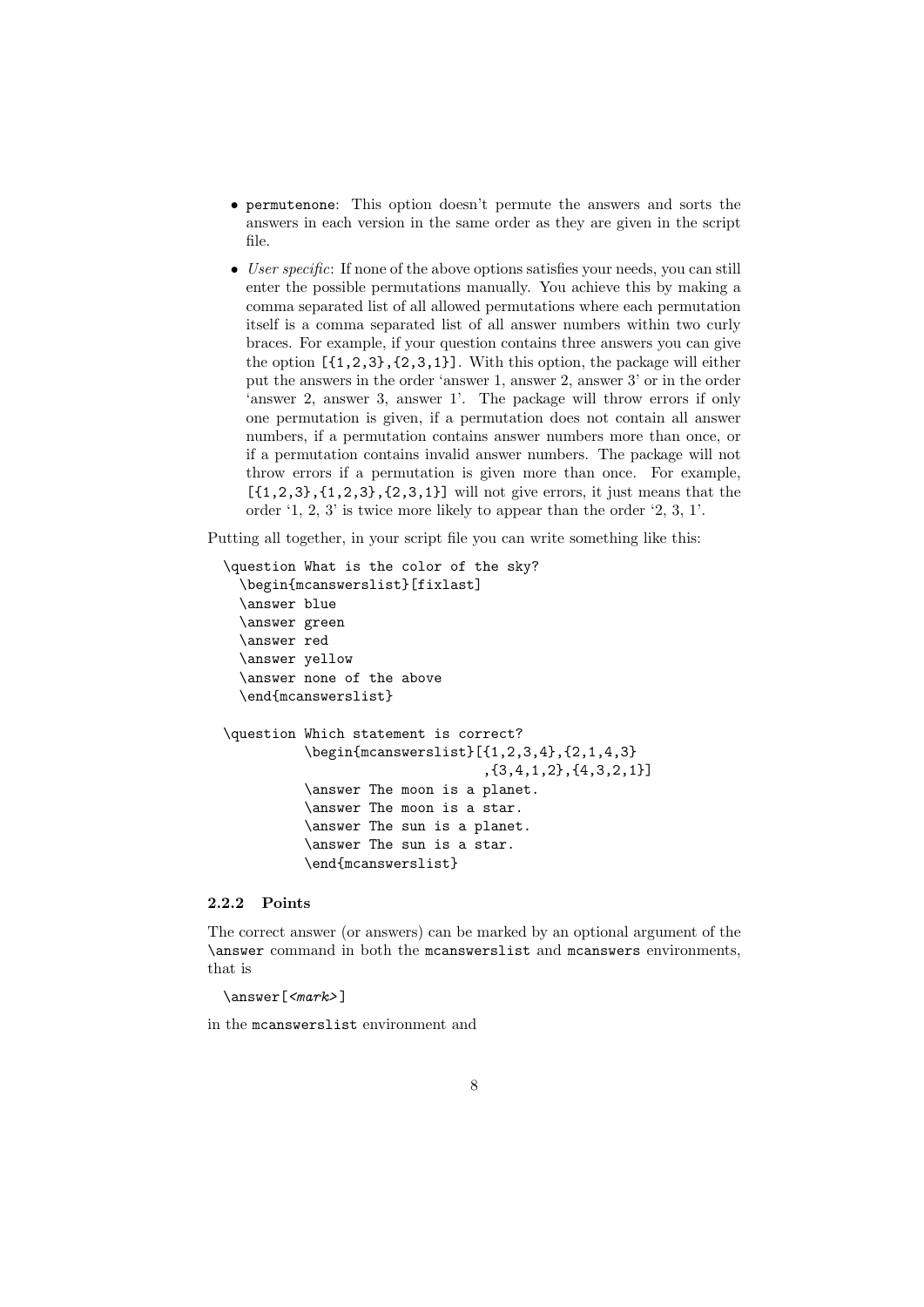#### $\langle$ answer[  $\langle$ mark>] $\{$  <n>}{ $\langle$ answer>}

in the mcanswers environment. The <mark>-option can be either of two modes.

- correct or empty (=incorrect, default): With these options, answers are either correct or incorrect. Correct answers are given one point, incorrect answers are given zero points. Note that more than one answer per question can be marked as correct.
- A decimal number: Altenatively, the marks can be decimal numbers which are the points given to each answer. The numbers/points can be negative in case you want to use guess corrections.

Depending on the mode (correct/incorrect or points) the package may give slightly different output in some output types. As soon as the package encounters one decimal as a mark, it switches to points mode. In this mode, correct or empty options will not give errors but will be treated as one point and zero points respectively. In case no decimal marks are given and only 'correct' marks are encountered, the package will give output in correct/incorrect-mode.

As an example, the following questions are valid questions:

```
\question Which is the letter alpha?
            \begin{mcanswers}
            \begin{tabular}{cccc}
            \answer[correct]{1}{\Huge$\alpha$} &
            \answer{2}{\Huge$\beta$} &
            \answer{3}{\Huge$\gamma$} &
            \answer{4}{\Huge$\delta$} \\[0.1\baselineskip]
            \answernum{1}&
            \answernum{2}&
            \answernum{3}&
            \answernum{4}\\
            \end{tabular}
            \end{mcanswers}
and
  \question What is the color of the sky?
    \begin{mcanswerslist}[fixlast]
```

```
\answer[4] blue
\answer[-2] green
\answer[1.5] red
\answer[1] yellow
\answer none of the above
\end{mcanswerslist}
```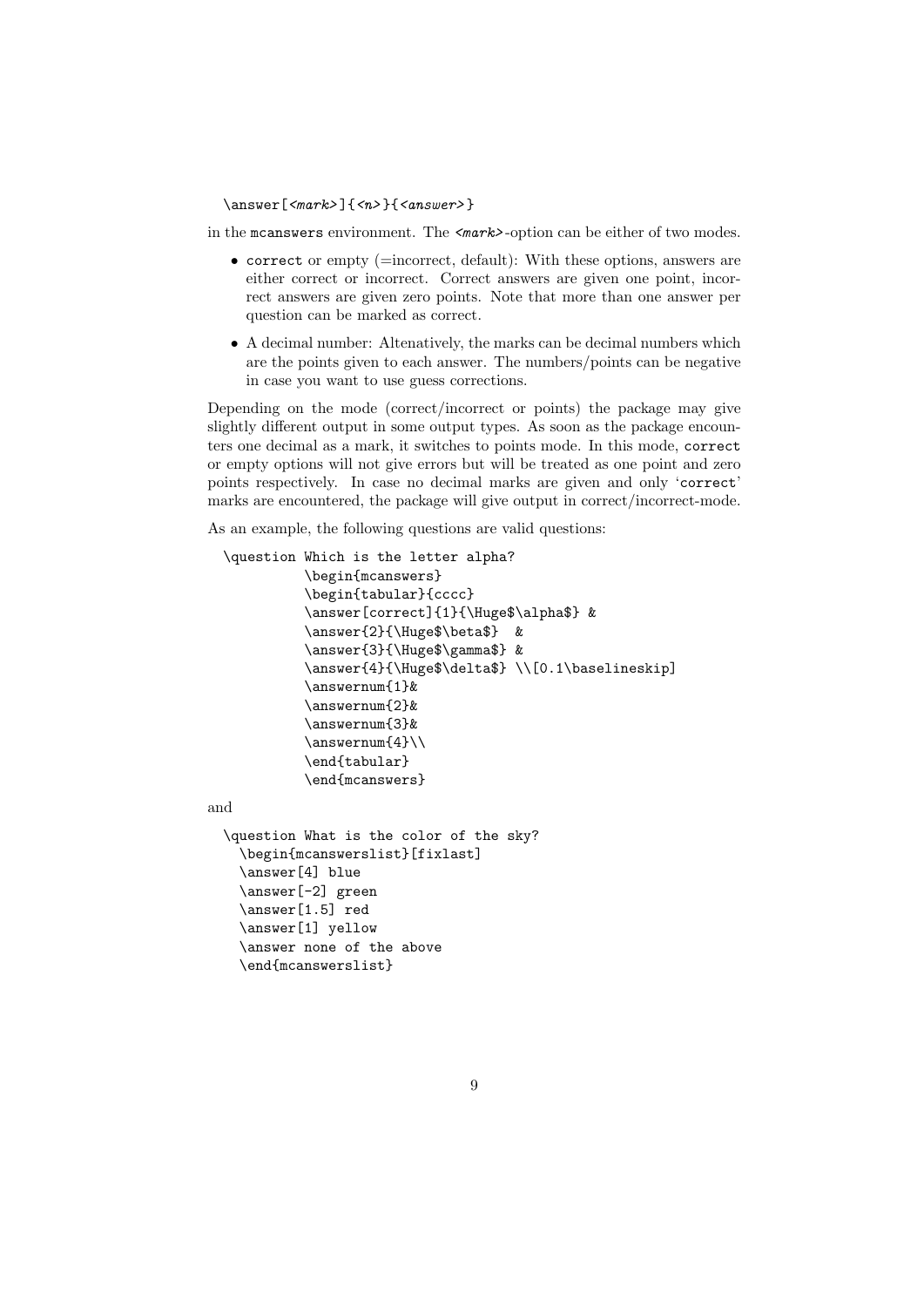#### 2.3 Instructions, explanation, and notes

Additional to the answers, the question environment can also include an mcquestioninstruction, an mcexplanation and an mcnotes environment. The mcquestioninstruction environment is used for general instructions about the next question or group of questions (using the follow option of the \question command). It is printed in the exams themselves. The mcexplanation enviromnent should be used to store an explanation of the question and the right answer. It is printed in the concept and the answers versions. The mcnotes enviromnent, in contrast, can be used to store additional notes about the question. It is only printed in the concept version. An example of their use is as follows:

```
\begin{mcquestioninstruction}
This is a question about the sky.
\end{mcquestioninstruction}
\question What is the color of the sky?
          \begin{mcanswerslist}[fixlast]
          \answer[4] blue
          \answer[-2] green
          \answer[1.5] red
          \answer[1] yellow
          \answer none of the above
          \end{mcanswerslist}
          \begin{mcexplanation}
          If you look up to the sky and there are no clouds,
          you'll see it is blue.
          \end{mcexplanation}
          \begin{mcnotes}
          This question had a large proportion of good answers
          last year.
          \end{mcnotes}
```
Note that the mcquestioninstruction comes before the \question command while the mcexplanation and mcnotes environments come after the \question command. As a result, an mcexplanation or an mcnotes environment before the first \question will give an error, while an mcquestioninstruction after the last \question will also give an error.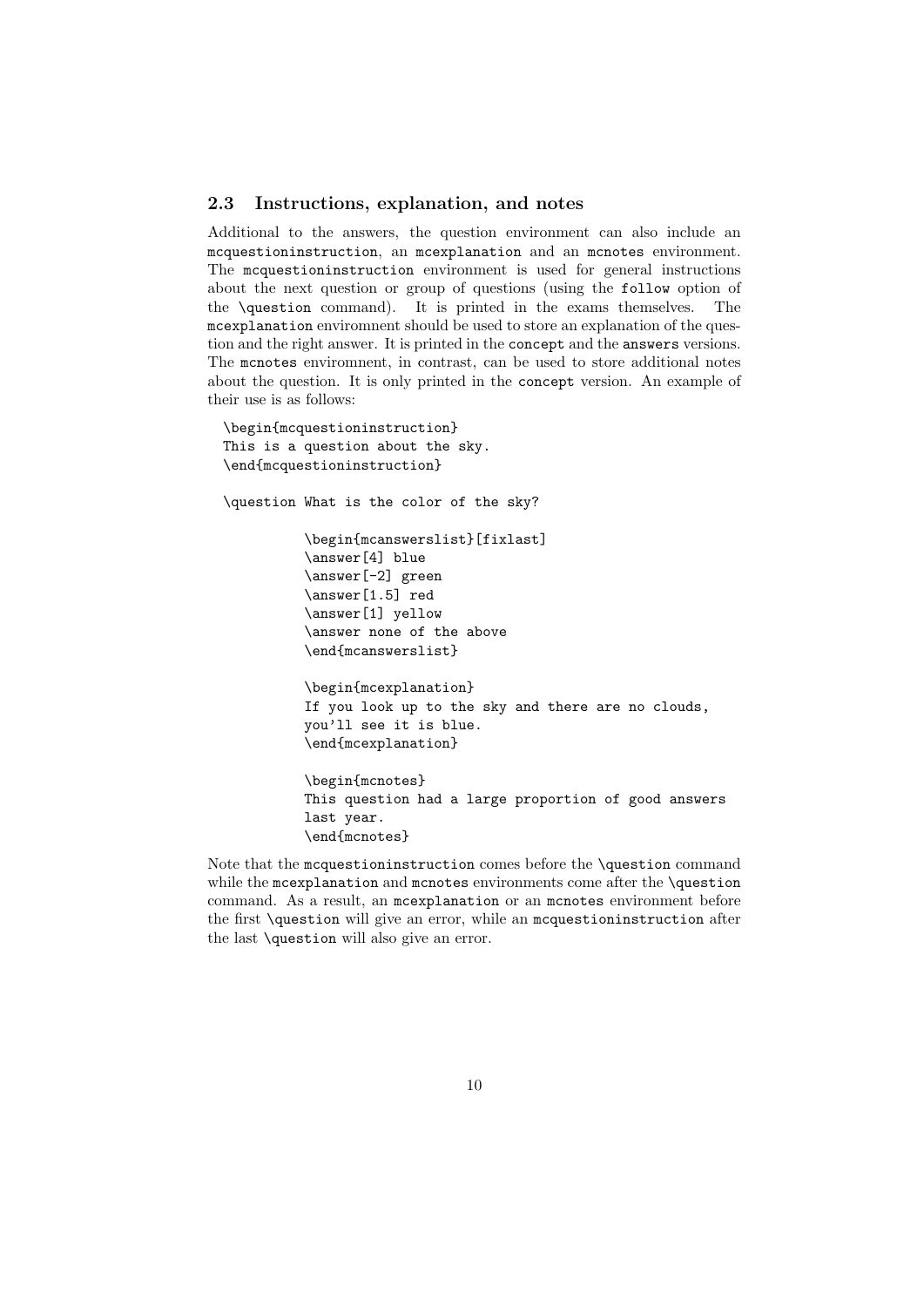# 3 Selective output

Sometimes, you may want to print some text or use some commands in, for example, only one output type or in only one version of the exam. In that case, you should use the \mcifoutput command:

```
\mcifoutput[<versions>]{<output-types>}{<text>}
```
This command prints <text> in all <output-types> given as a commaseparated list. In the exam and answers output types you can also optionally specify the  $\leq$   $\leq$   $\leq$   $\leq$  as a comma-separated list. As an example, the code

\mcifoutput{concept,exam}{name:}

will print "name:" on the exams and in the concept version but not on the answers document, the key table, or the analysis document. The command

#### \mcifoutput[1,3]{exam}{\newpage}

will start a new page on the exams version 1 and 3 but not in the other versions. If the  $\leq$  versions> option is empty, the command will print  $\leq$  text> on all versions of the exam documents. Note that the *sversions* option is ignored for concept, key and analysis output. This means that code like

```
\mcifoutput[wrong]{exam,concept}{blah}
```
will print "blah" on the concept version because wrong is ignored. However, this code will print nothing on the exams because the  $\leq$  versions > option is not empty (although wrong). Note that the optional  $\leq$  versions> parameter can not be used in the preamble because the version is only set in stone at the \begin{document}.

# 4 Analysis of results

### 4.1 Processing with R

Typically, multiple choice exams are completed on standard forms which are scanned automatically. The examiner then receives a data file listing all students with their answers. Using this file to grade the students is not an easy task because it firstly requires to map the given permuted answer number to the initial answer number and secondly requires checking whether this answer is right or wrong. The mcexam class allows to do this semi-automatically.

If the writeRfile package option is enabled, compiling the exam document in any of the output types automatically generates an R file which can be used to process data files with the answers of the students. The R code will be written to the file \jobname.r. In case more than one mcquestions environments are present in the document, the second environment will write its R-code to the file  $\iota$  iobname-B.r, the third will be written to the file  $\iota$  iobname-C.r, etc. The -B,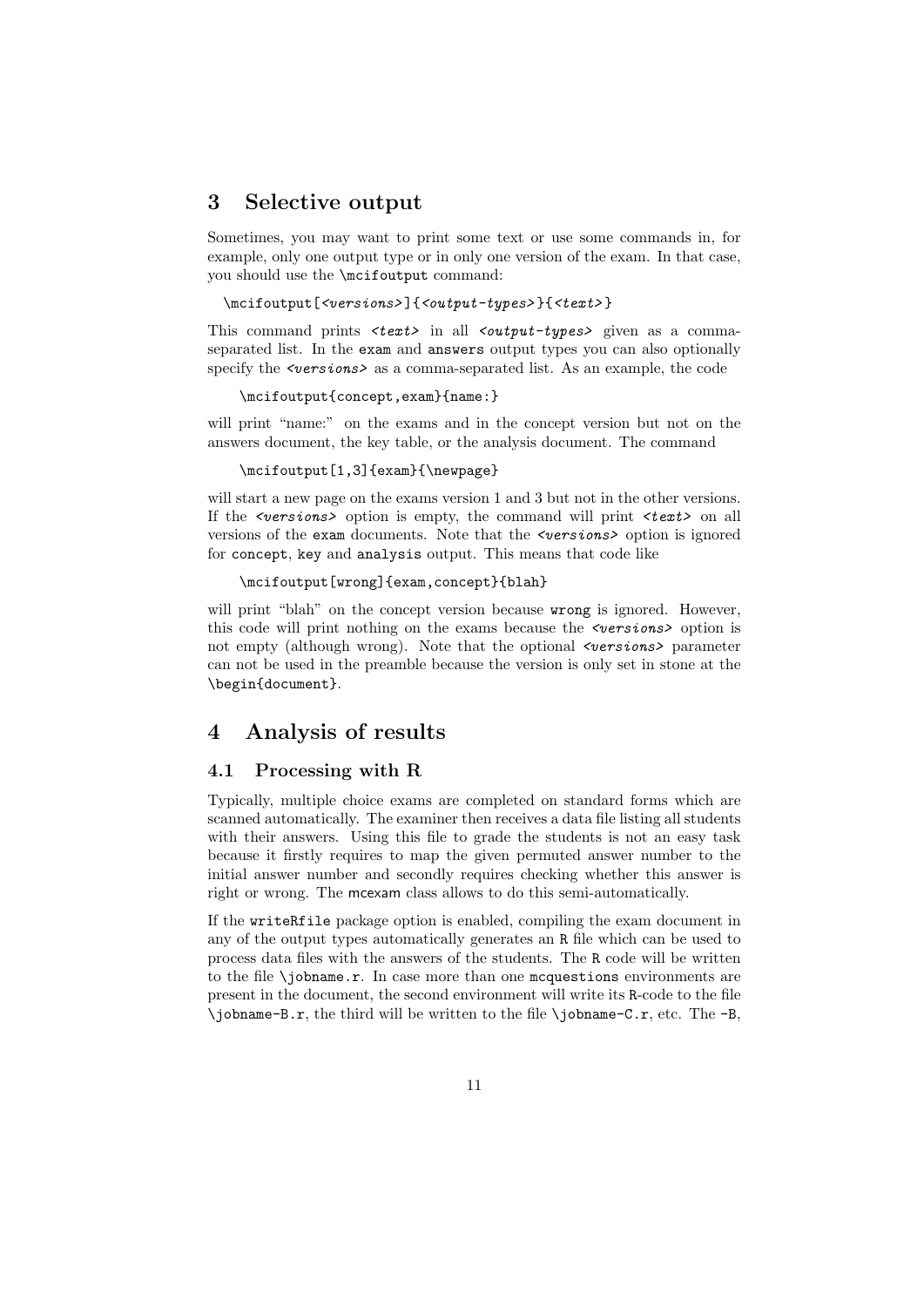$-C, \ldots$  extensions can be overruled by the optional argument of the mcquestions environment. For example, if you write

\begin{mcquestions}[myfile] ... \end{mcquestions}

the R-code of this environment will be written to the file \jobname-myfile.r.

In the R file, the function processanswers is defined which processes the answers. This function takes four arguments:

- ID: A vector with the ID numbers of the students.
- version: A numeric vector with the version number of the exam for each student in the same order as ID.
- answers: A numeric data frame with the given answers of the students. The columns refer to the questions, the rows to the students in the same order as ID.

Watch out, if your initial data is not numeric, you must first transform the data to numeric answers. For example, if you have a data frame X with answers in capital letters (A-Z) format, you need first to map these letters to the numbers 1-26 by, for example, applying the match function to the data frame:

#### apply(answers,2,match,LETTERS).

• path: The path where the function writes information for the analysis output type (see next subsection). By default, the path is the working directory (getwd()).

The processanswers function creates a new data frame with the students' ID's, the versions, and two variables for each question. The variables originalQuestion.x, where x refers to the question number, store the answers of the students in the initial enlisting of the script file (before permutations). The variables pointsQuestion.x give the points of a student to initial question x (in correct/incorrect mode, it is 1 if a student gave a correct answer to question x and 0 if the student gave a wrong answer). Additionally, there is also the total variable which stores the sum of the points (i.e. the sum of the pointsQuestion.x variables).

The processanswers function also creates the file \jobname.ana which stores information for the analysis output type.

### 4.2 Compiling an analysis document

After processing the answers in R, you can compile an analysis document with the output=analysis package option. This analysis document includes the percentages of students giving each answer option, the (corrected) p-values, the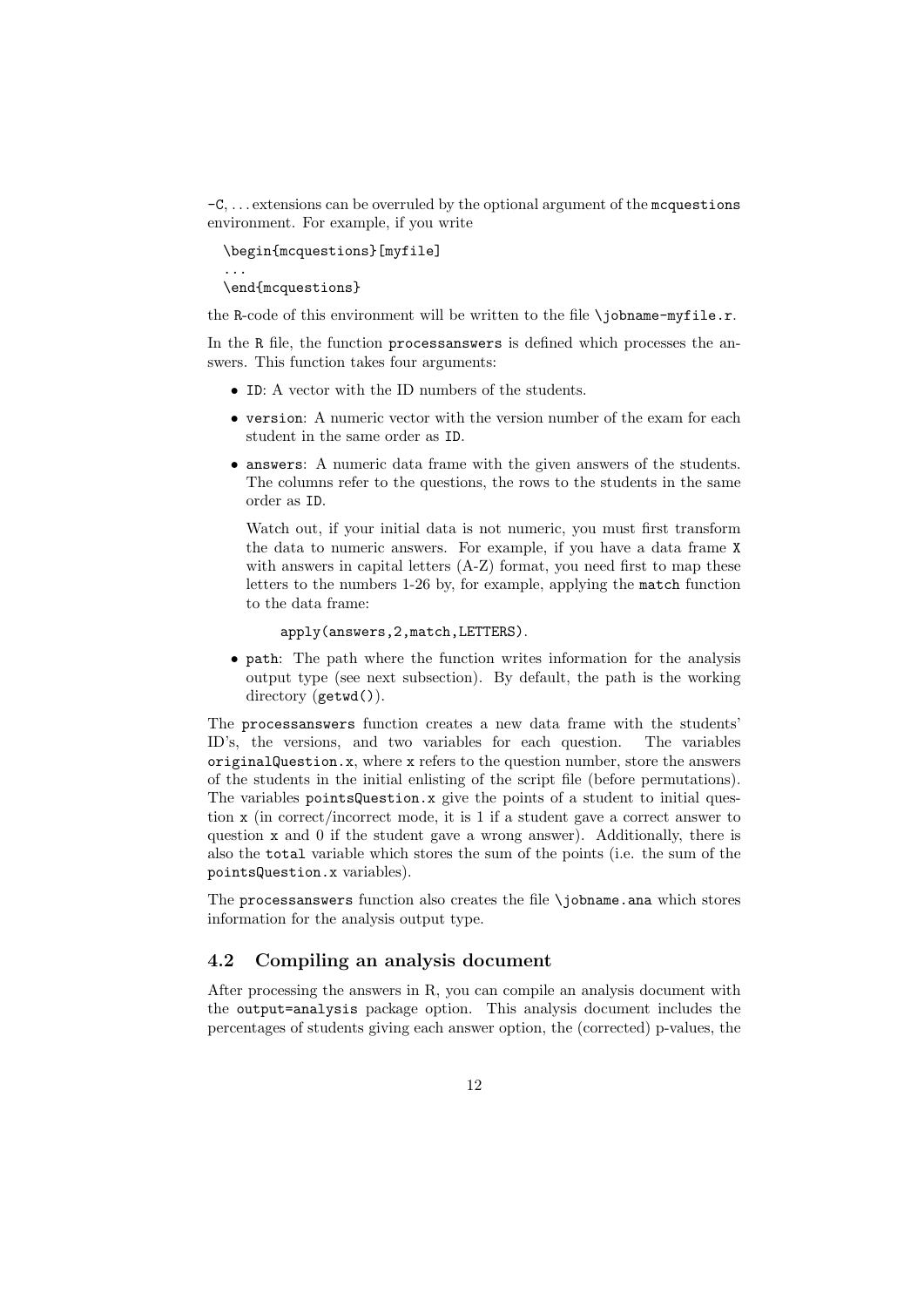item-rest correlations, and Cronbach's alpha of the questions. First, confirm that the  $\lambda$ jobname.ana file, which was created by R, is in the same folder as your .tex file. In case of multiple mcquestions environments, the program will automatically take the extension into account, also when this is specified by the optional argument of the mcquestions environment.

# 5 Lay-out and additional useful commands

### 5.1 Tweaking the output types

At \begin{document}, a set of booleans are defined which depend on the output type and which control how the output is created. These booleans can be changed if you don't like the output of a certain output type. In order to change these booleans, use the

```
\mcsetupConcept{<keys> }
\mcsetupExam{ <keys> }
\mcsetupKey{ <keys>}
\mcsetupAnswers{<keys>}
\mcsetupAnalysis{<keys>}
```
commands, which take a key=value-list as argument. The keys which can be used are the following:

- showPerVersion= $true/false$ : If true, only one version is send to the output depending on the version option of the package. If false, a general document is made which summarizes all versions and which may show permutation tables for the questions and answers (if these are permuted at least).
- showQuestionPermutationtable= $true/false$ : Show a permutation table of the questions at the start of the mcquestions environment?
- $\bullet\,$  showQuestionsAnalysis= $true/false\colon$  Show a the analysis of the questions at the start of the mcquestions environment? (Requires an .ana file).
- showQuestionList= $true/false$ : Show the questions?
- showCorrectAnswers= $true/false$ : Show the correct answers in correct/incorrect-mode?
- showAnswerPoints= $true/false$ : Show the answer points in points-mode?
- showExplanation= $true/false$ : Show the explanation of the correct answer?
- showAnswerPermutationTable= $true/false$ : Show the premutation table of the answers for each question?
- showAnswersAnalysis= $true/false$ : Show a the analysis of the answers for each question? (Requires an .ana file).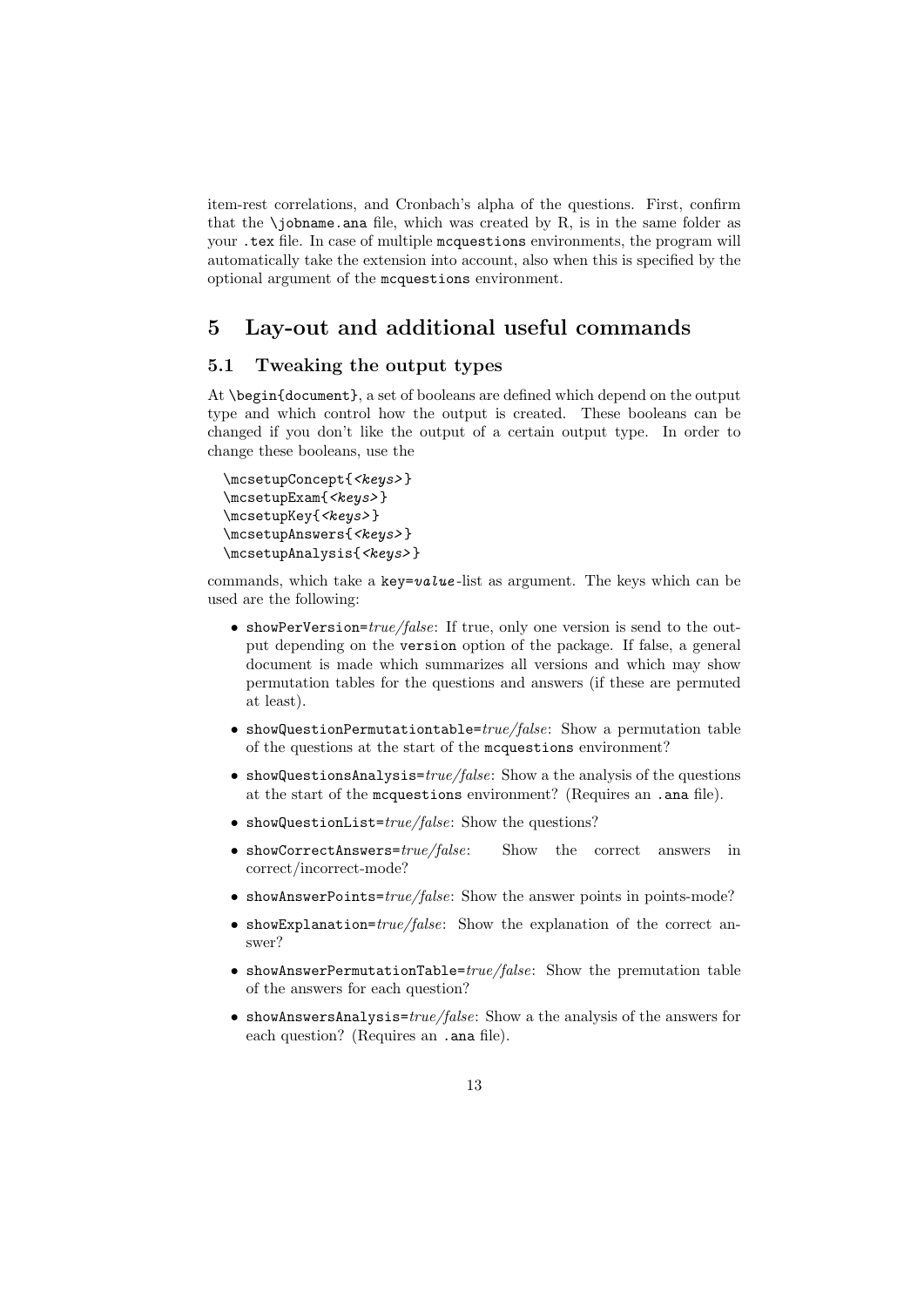- showNotes= $true/false$ : Show the notes for each question?
- showKeytable= $true/false$ : Show the key table? Note that the key table always summarizes all versions. It make no sense to set showKeytable=true if showPerVersion=true.

As an example, if you don't like the standard way of making a document for each version separately with the answers, you can add the following command to the preamble:

```
\mcsetupAnswers{showPerVersion=false
               ,showQuestionPermutationtable=true
               ,showAnswerPermutationTable=true
               }
```
## 5.2 Changing the appearance of the counters

By default, the number format of the version numbers is \Roman, of the questions numbers is \arabic, and of the answers numbers is \alph. These formats can be changed by redefining the \mcversionlabelfmt, the \mcquestionlabelfmt and the **\mcanswerlabelfmt** commands with **\renewcommand**. Currently, these commands are defined as

```
\newcommand\mcversionlabelfmt[1]{\Roman{#1}}
\newcommand\mcquestionlabelfmt[1]{\arabic{#1}}
\newcommand\mcanswerlabelfmt[1]{(\alph{#1})}
```
## 5.3 Changing the appearance of the list structures

The questions, the answers in the mcanswerslist environment and the question information in the concept, answers and analysis output styles are put in newly defined lists using the enumitem package. The lists are setmcquestions, setmcanswerslist and setmcquestioninfo. You can change the appearance of these lists using the \setlist command from the enumitem package. For more information, refer to the enumitem package documentation. Currently, the lists are defined as

```
\setlist[setmcquestions]{label=\mcquestionlabelfmt{*}.
                        ,ref=\mcquestionlabelfmt{*}
                        ,itemsep=2\baselineskip
                        ,topsep=2\baselineskip }
\setlist[setmcanswerslist]{label=\mcanswerlabelfmt{*}
                           ,noitemsep}
\setlist[setmcquestioninfo]{before=\footnotesize\sffamily}
```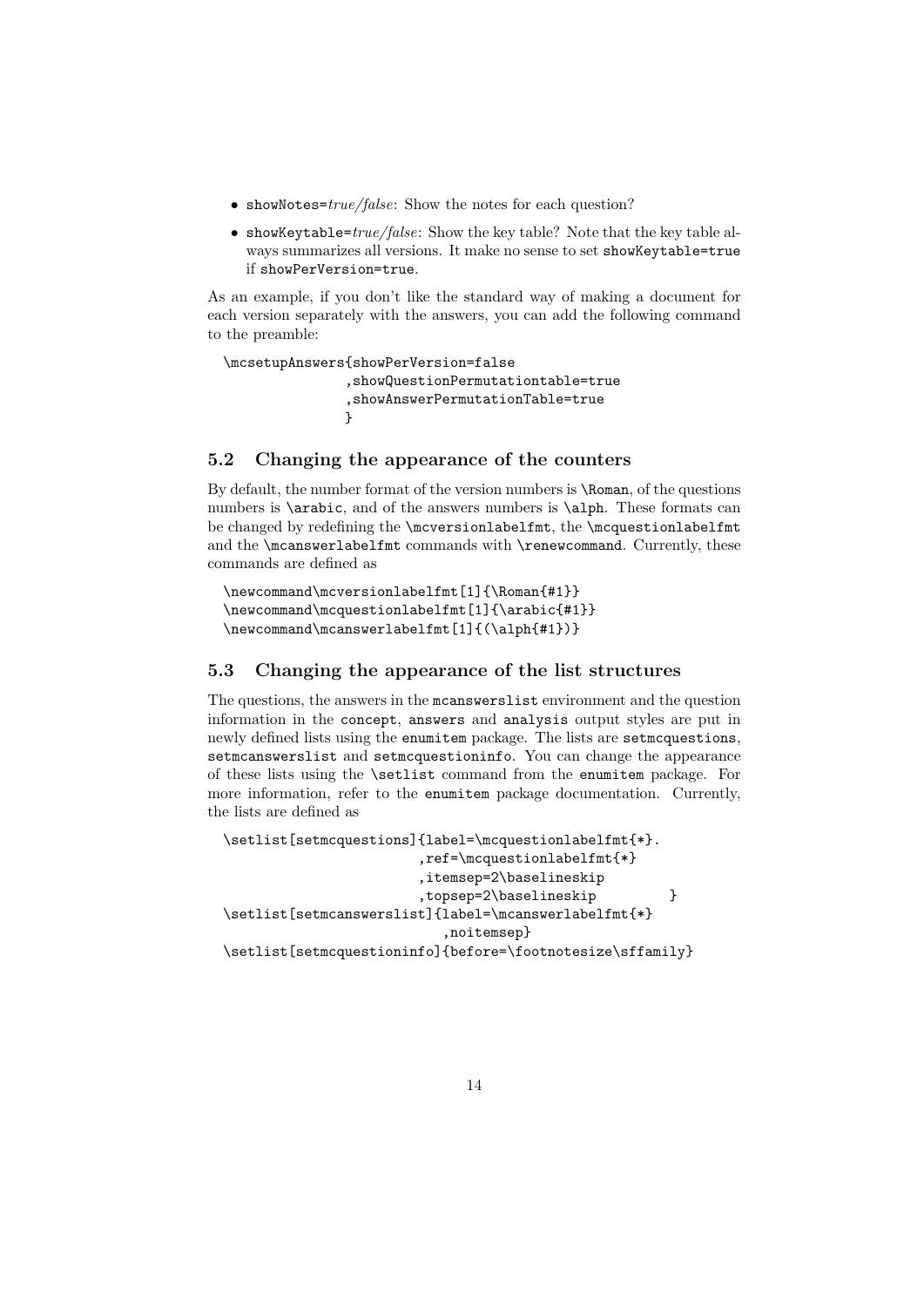## 5.4 Changing the appearance of different document elements

The package defines several environments which typeset particular content. The setmcquestioninstruction environment typesets the question instructions, the setmcquestion typesets the question and its answer options, the setmcanswers environment typesets the content of the mcanswers environment, the setmcquestionpermutationtable typesets the permutation table of the questions, the setmcanswerpermutationtable typesets the permutation table of the answers, the setmcquestionanalysistable and setmcansweranalysistable environments typeset the analysis tables in the analysis output, and the setmckeytable typesets the key table in the key output. All these environments can be redefined with the renewenvironment command. Currently, they are defined as

```
\newenvironment{setmcquestioninstruction}
  {\noindent}
  {}
\newenvironment{setmcquestion}
  {}
  {}
\newenvironment{setmcanswers}
  {\vspace{\baselineskip}}
  {}
\newenvironment{setmcquestionpermutationtable}
  {\begin{center}
  \footnotesize\sffamily
   \setlength{\tabcolsep}{15pt} }
  {\end{center}}
\newenvironment{setmcanswerpermutationtable}
  {\begin{center}
   \setlength{\tabcolsep}{10pt} }
  {\end{center}}
\newenvironment{setmcquestionanalysistable}
  {\begin{center}
   \setlength{\tabcolsep}{10pt}
   \footnotesize\sffamily }
  {\end{center}}
\newenvironment{setmcansweranalysistable}
  {\begin{center}\setlength{\tabcolsep}{10pt}}
  {\end{center}}
\newenvironment{setmckeytable}
  {\begin{center}\setlength{\tabcolsep}{10pt}}
  {\end{center}}
```
For example, if you want to keep all questions and answer options together on the same page, you can include them in a minipage as follows: